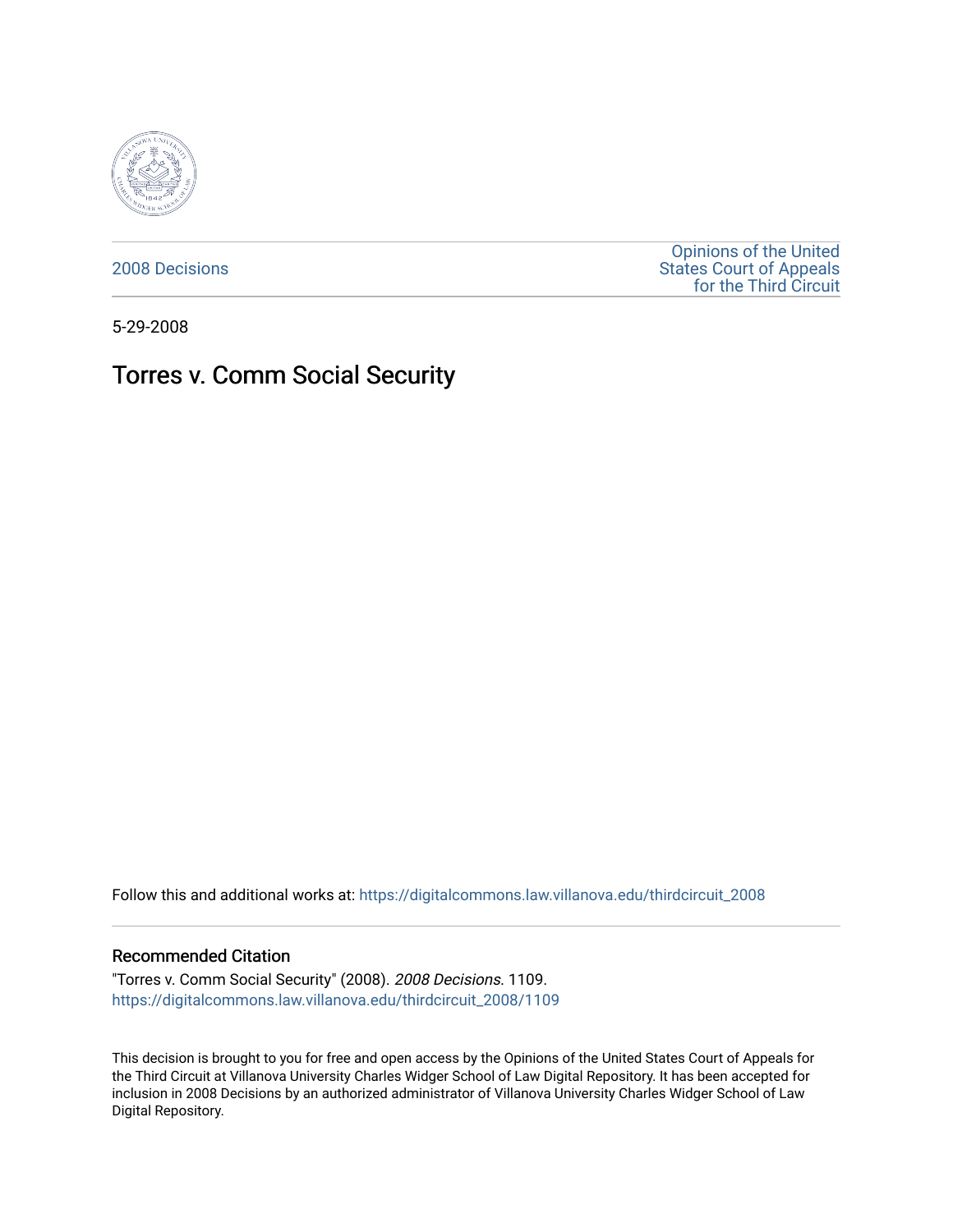### NOT PRECEDENTIAL

UNITED STATES COURT OF APPEALS FOR THE THIRD CIRCUIT

\_\_\_\_\_\_\_\_\_\_\_\_\_

No. 07-2204 \_\_\_\_\_\_\_\_\_\_\_\_\_

EDWIN TORRES, Appellant

v.

COMMISSIONER OF SOCIAL SECURITY

l

l

 $\overline{a}$ 

Appeal from the United States District Court for the District of New Jersey (D.C. Civil No. 05-cv-01371) District Judge: Honorable Joel A. Pisano

Argued March 27, 2008

Before: McKEE, RENDELL and TASHIMA<sup>\*</sup>, Circuit Judges

(Filed : May 29, 2008)

Abraham S. Alter, Esq. (Argued) Langton & Alter 2096 St. Georges Avenue Rahway, NJ 07065-0000

Honorable A. Wallace Tashima, Senior Judge of the United States Court of Appeals \* for the Ninth Circuit, sitting by designation.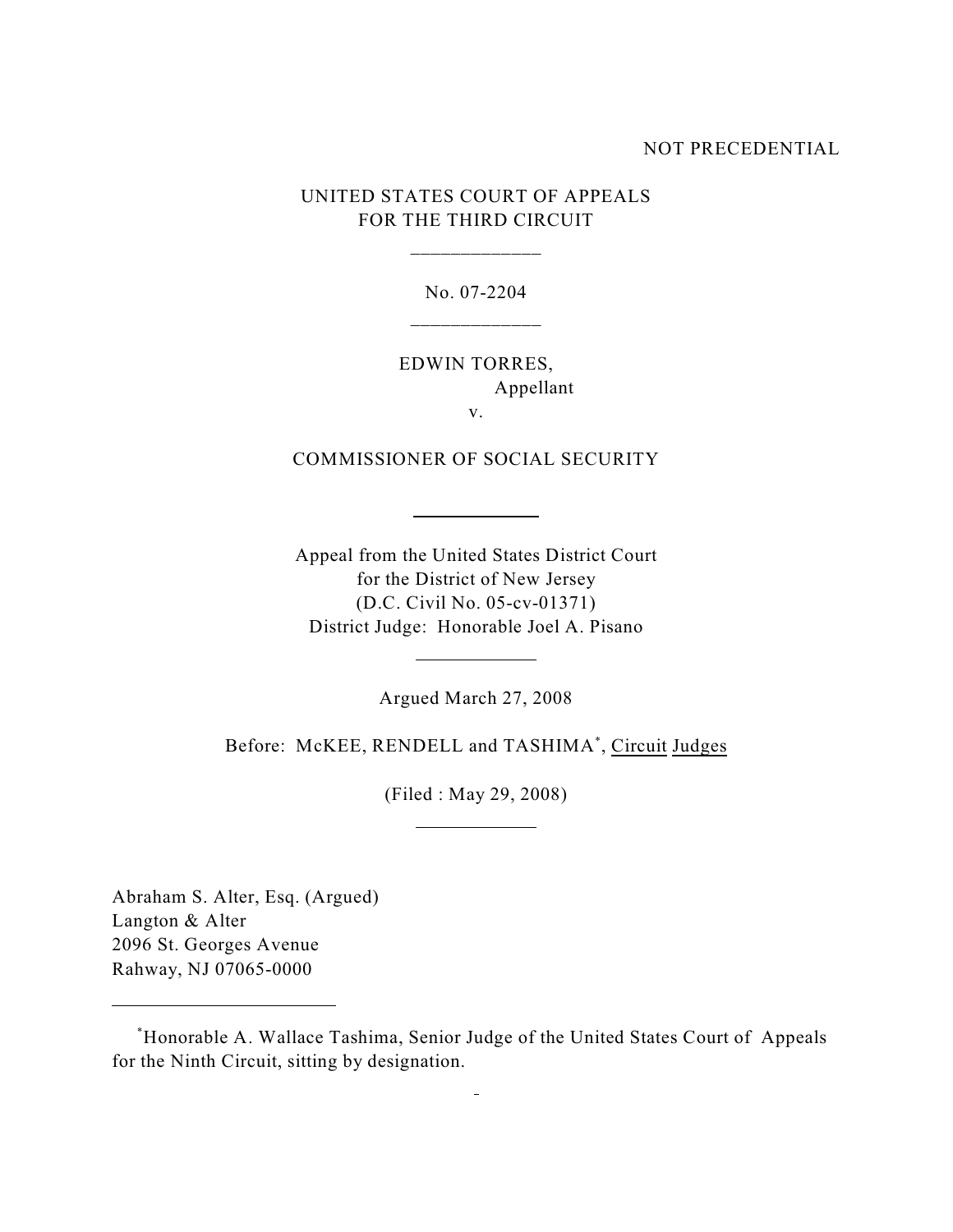#### *Attorney for Plaintiff-Appellant*

Kristina D. Cohn, Esq. Richard A. Hill, Jr., Esq (Argued) Office of United States Attorney Social Security Administration 26 Federal Plaza New York, NY 10278-0000

*Attorneys for Defendant-Appellee*

## OPINION OF THE COURT

 $\overline{a}$ 

 $\overline{a}$ 

TASHIMA, *Circuit Judge*.

 Plaintiff Edwin Torres appeals from an order of the District Court, affirming the decision of an Administrative Law Judge ("ALJ") that denied his request for Disability Insurance Benefits and Supplemental Security Income. Torres contends that the ALJ's decision was not based on substantial evidence. Specifically, Torres contends that the ALJ's decision omitted evidence, rejected Torres' subjective complaints of pain, failed to combine all of Torres' medical impairments, and calculated Torres' residual functional capacity without evidentiary basis. The District Court considered Torres' allegations in a lengthy opinion and concluded that substantial evidence in the record supported the Commissioner's decision that Torres was not disabled.

We exercise plenary review over the District Court's order but review the ALJ's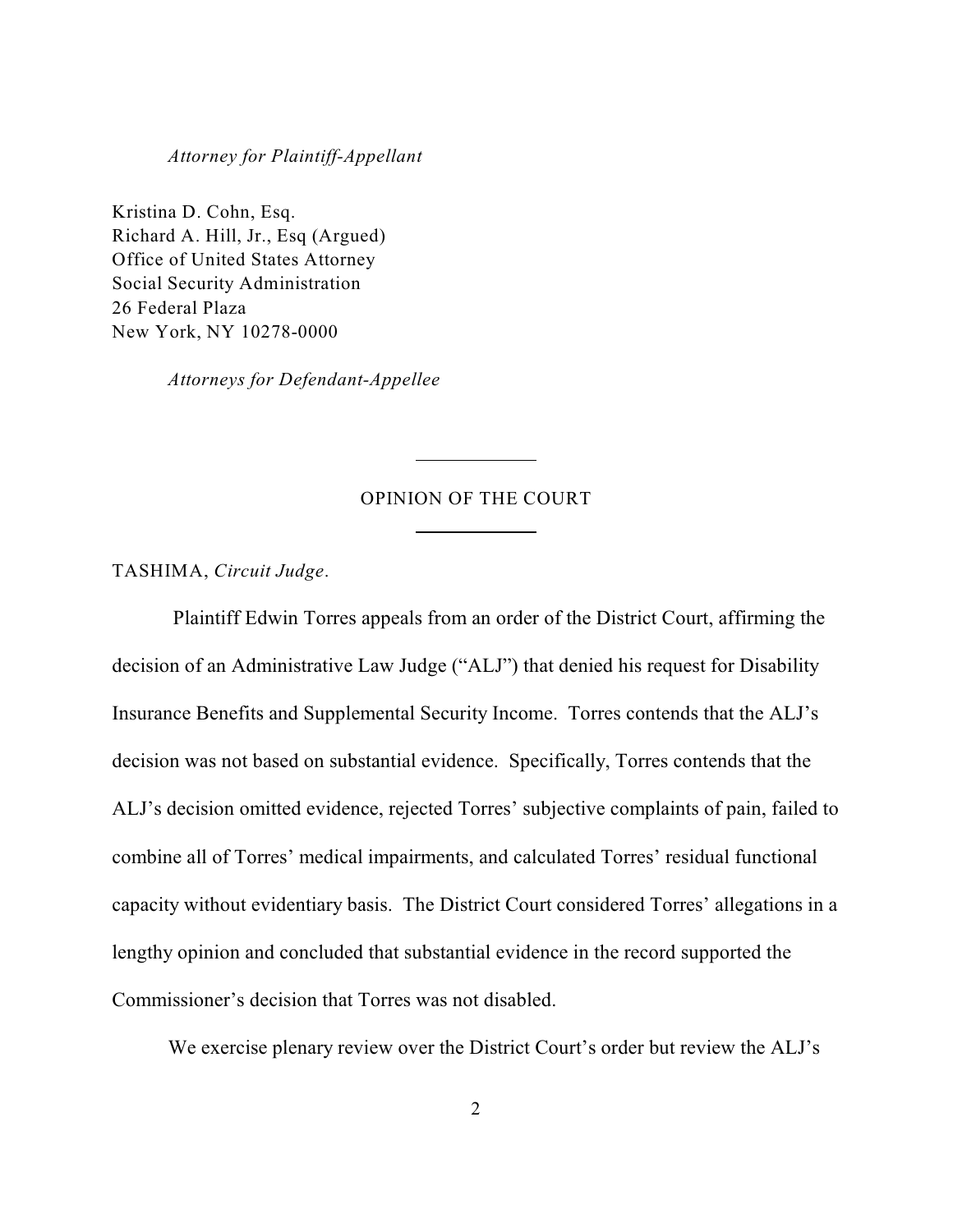decision to "determine whether it is supported by substantial evidence." *Newell v. Comm'r of Soc. Sec.*, 347 F.3d 541, 545 (3d Cir. 2003). Although the ALJ's opinion considered all of the evidence, including Torres' subjective complaints of pain, and was well-reasoned, we conclude that the ALJ failed properly to consider all of Torres' medical impairments in combination. We further conclude that the ALJ overstated Torres' daily activities and that his determination that Torres had the capacity to perform light work is not supported by substantial evidence. Therefore, we vacate the District Court's February 23, 2006, order, and remand the matter to the District Court to, in turn, remand the matter to the Commissioner for further proceedings in accordance with this opinion.

On April 15, 2003, Torres filed an application for Disability Insurance Benefits due to diabetes, left-eye blindness, and back pain, which was denied. On May 26, 2004, Torres submitted a claim for Supplemental Security Income. Both claims were consolidated into a hearing in front of the ALJ on October 12, 2004. The hearing revealed that Torres suffers from numerous medical impairments. Evidence shows that Torres has been a Type II non-insulin dependent diabetic since late 2002 and was diagnosed with Hepatitis C in late 2003. Torres has no sight in his left eye, glaucoma in his right eye, headaches, "disc bulges" in his lower back that cause back pain, and chronic bronchitis. Additionally, Torres has been diagnosed with an adjustment disorder with mixed anxiety, adjustment disorder with depressed mood, bipolar disorder, and a

3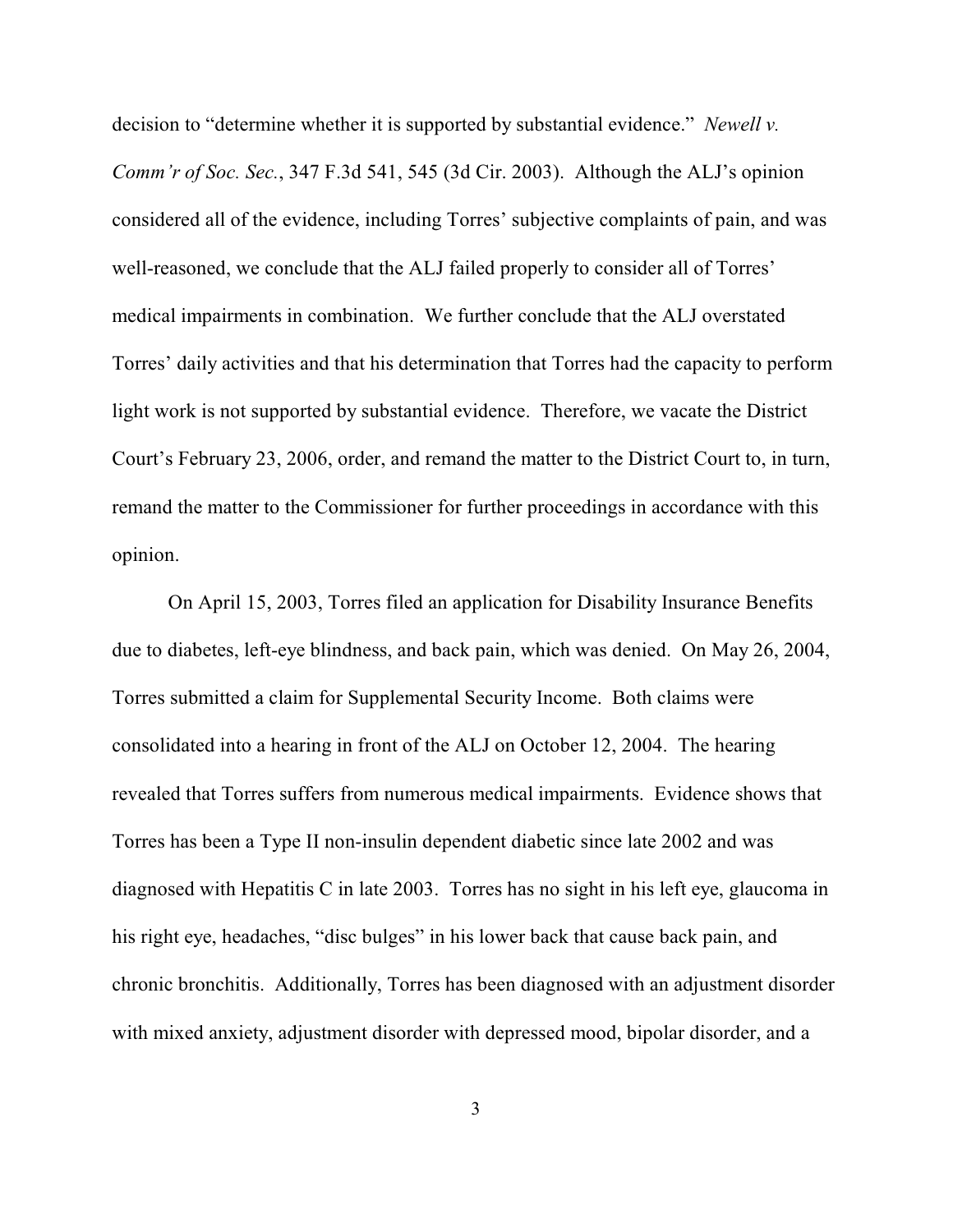personality disorder.

In order to be eligible for Disability Insurance and Supplemental Security Income benefits a claimant must demonstrate that he is "disabled" within the meaning of the Social Security Act. 42 U.S.C. § 423(d)(1)(A). The Social Security regulations set forth a five-step sequential evaluation to determine if an individual is disabled. 20 C.F.R. § 404.1520. In the third step, the ALJ considers the severity of the claimant's impairment(s) and checks to see if the impairment(s) meets or equals one of the impairments listed in Appendix 1. 20 C.F.R. § 404.1520(a)(4)(iii). The ALJ can find medical equivalence in three ways:

(1)(i) If you have an impairment that is described in appendix 1, but– (A) You do not exhibit one or more of the findings specified in the particular listing, or

(B) You exhibit all of the findings, but one or more of the findings is not as severe as specified in the particular listing,

(ii) We find that your impairment is medically equivalent to that listing if you have other findings related to your impairment that are at least of equal medical significance to the required criteria.

(2) If you have an impairment(s) that is not described in appendix 1, we will compare your findings with those for closely analogous listed impairments. If the findings related to your impairment(s) are at least of equal medical significance to those of a listed impairment, we will find that your impairment(s) is medically equivalent to the analogous listing. (3) If you have a combination of impairments, no one of which meets a listing (see  $\S$  404.1525(c)(3)), we will compare your findings with those for closely analogous listed impairments. If the findings related to your impairments are at least of equal medical significance to those of a listed impairment, we will find that your combination of impairments is medically equivalent to the listing.

20 C.F.R. § 404.1526(b). If the claimant is successful in demonstrating that his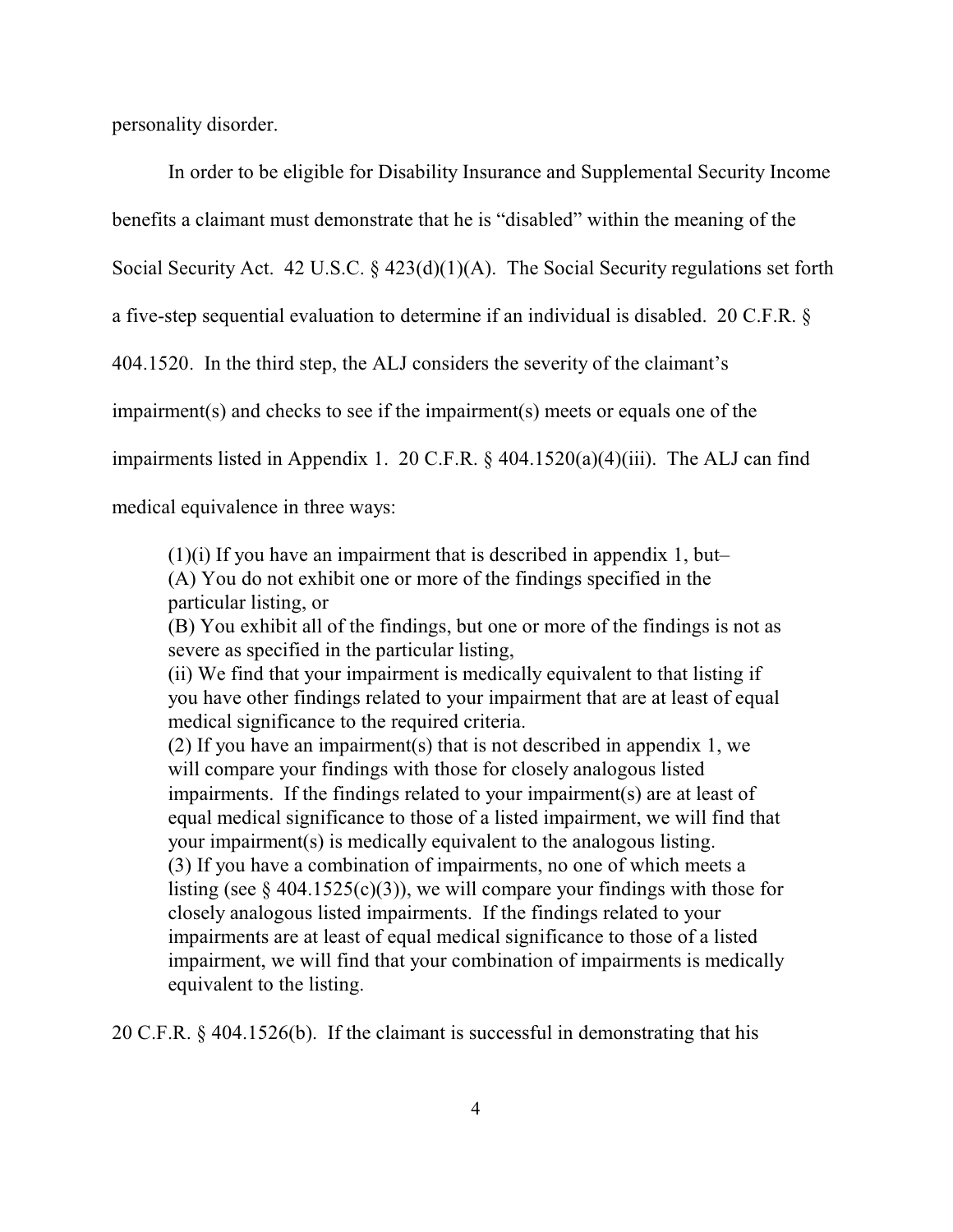impairment(s) meets or equals one of the listing in Appendix 1 and meets the duration requirement (continuous period of 12 months), then the claimant is found to be disabled. 20 C.F.R. § 404.1520(a)(4)(iii). Although the claimant bears the burden of proving that his impairments equal or meet those listed in Appendix 1, if a claimant's impairment does not match one listed in Appendix 1, the ALJ is required to perform a comparison between the claimant's impairment(s) and those listed in Appendix 1. 20 C.F.R. § 404.1526(b). This court has stated that it is the ALJ's "responsibility . . . to identify the relevant listed impairment(s)" and "'develop the arguments both for and against granting benefits.'" *Burnett v. Comm'r of Soc. Sec*., 220 F.3d 112, 120 n.2 (3d Cir. 2000) (quoting *Sims v. Apfel*, 530 U.S. 103, 111 (2000)). Here, the ALJ failed at step three by failing to consider Torres' impairments in combination when determining medical equivalence.

While the ALJ explained why Torres' impairments do not meet Appendix 1 listings *individually*, he failed to conduct a proper 20 C.F.R. § 404.1526(b) analysis. The ALJ's entire combination analysis consisted of one cursory paragraph:

Regarding steps two and three, the evidence establishes the existence of a "severe" impairment involving left-eye blindness, diabetes, hepatitis C and cirrhosis, degenerative disc disease of the lumbar spine, bronchitis, and depression, but does not disclose any medical findings which meet or equal in severity the clinical criteria of any impairment listed in Appendix 1, Subpart P to Regulations No. 4.

The analysis is conclusory and inadequate. The ALJ failed to combine Torres' many medical impairments and compare them to analogous Appendix 1 listings.

5